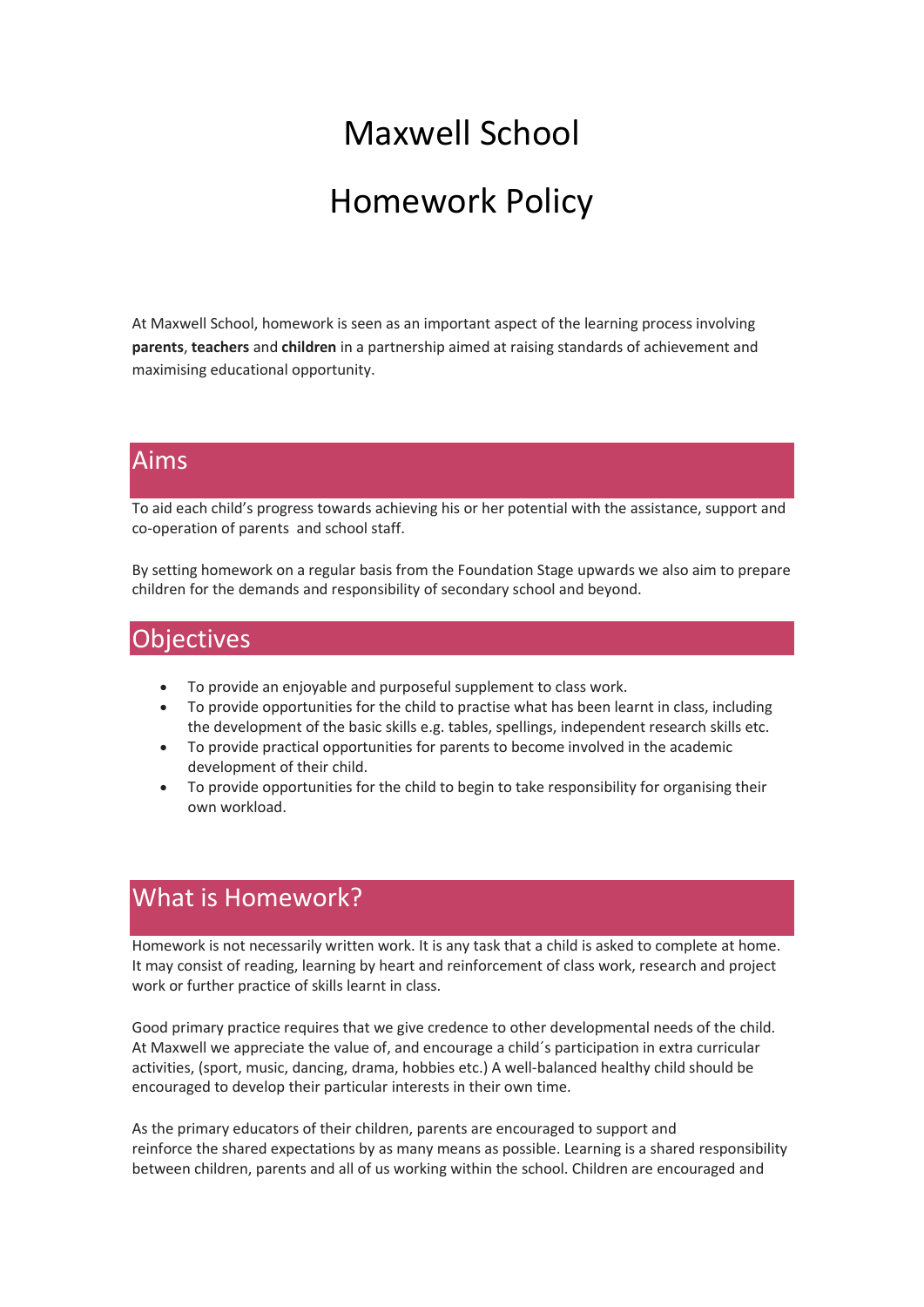challenged in their learning as they aim for excellence. In order to achieve this goal, we at Maxwell work with parents and guardians as a partnership, expanding the curriculum, extending the curriculum into the home and building on experiences shared outside the school.

How **Staff** at Maxwell School support this policy:

- by providing a range of homework tasks and activities to consolidate and extend learning in class;
- by ensuring that the children have a clear understanding of the tasks involved and a common understanding of the high expectations held of them individually, according to their ability;
- by communicating with parents about homework through Parent Consultation evenings, reports,schools, newsletters etc. Keeping parents informed of children's progress, projects, topics to be studied and targets, which have been negotiated.
- When a child has failed to complete their homework on **two** or more consecutive occasions teachers will inform parents.

**Pupils** at Maxwell are expected to:

- tackle home tasks promptly and with a positive attitude;
- take pride in presentation and content, acknowledging the high personal standard expected;
- be organised so that necessary books and equipment are not left at school but are returned by the due date;
- contact their teacher for additional help if it is needed before the homework is due;
- take responsibility for handing in the completed task on the agreed day. If it is not they maybe expected to complete during Golden Time or breaktimes.

How **Parents** can help to support children:

- provide somewhere peaceful for children to work without the distractions of television, other family members etc;
- provide encouragement and support to children when they require it;
- support the school in explaining to children that homework is valued and aids learning;
- encourage their child and praise them when homework is completed;
- Giving due importance to non-written tasks such as **reading** and assisting in the learning of tables and weekly spellings.
- Keeping the staff informed of any changes in the child's circumstances, which may affect their learning.

#### **Guidelines**

• Homework is given to provide positive reinforcement of work done in school. It is seen as a definite need and not as a time filler.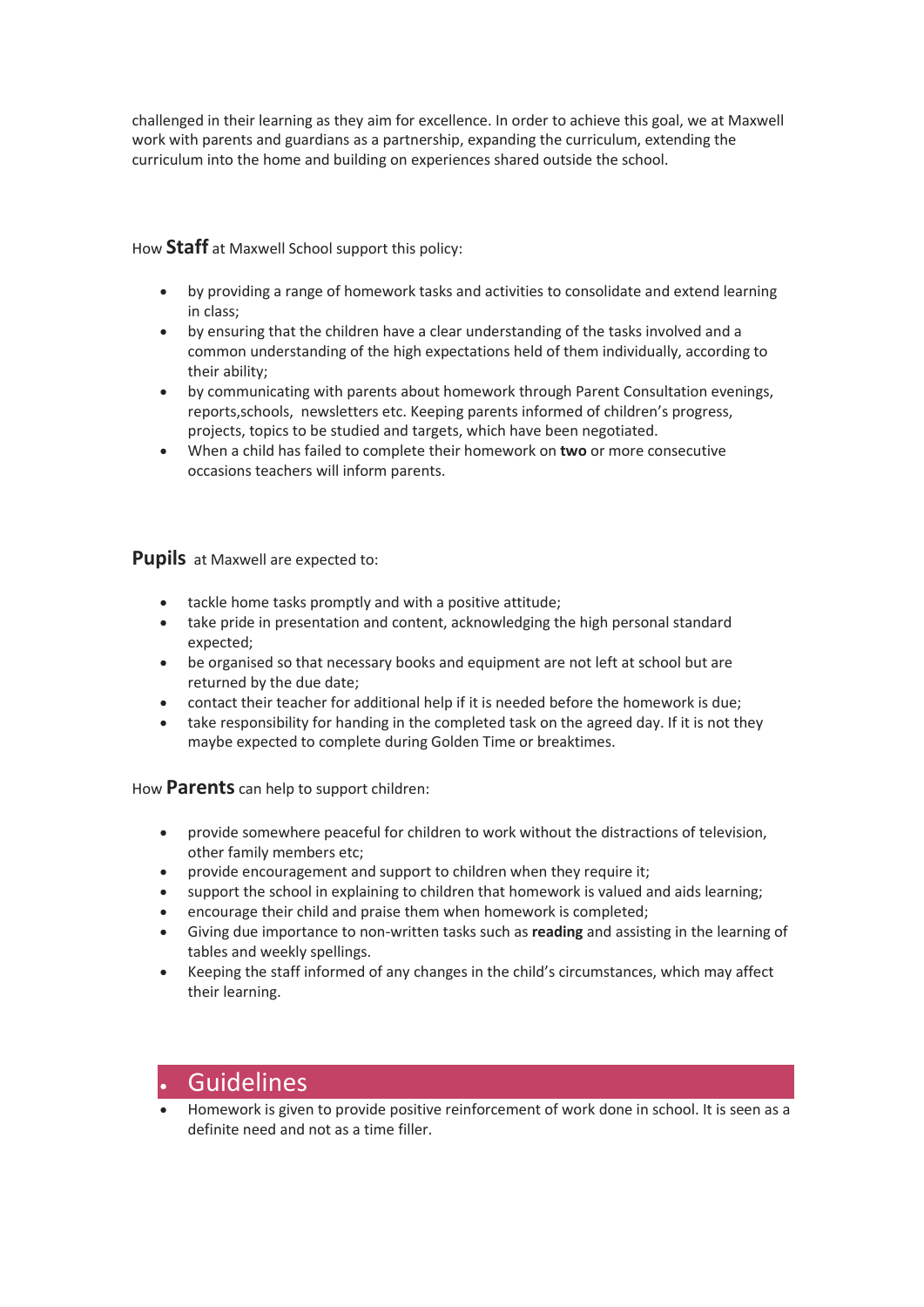- Homework is considered an integral part of the curriculum. It enriches and consolidates, develops research skills and cultivates the mind to nurture the seeds of knowledge. Therefore **all** children are expected to complete **all** given homework.
- For this discipline to be of value it is important that work is handed in on time.
- The average amount of time spent on homework each evening, including non-written tasks such as reading, learning tables etc will vary but it is likely to be around:

| <b>STAGE</b>           | <b>DURATION (MINUTES)</b> |
|------------------------|---------------------------|
| Foundation Stage / KS1 | 10-30                     |
| Years 3 & 4            | $20 - 30$                 |
| Year 5                 | 30-40                     |
| Year 6 and above       | 40-60                     |

In order to allow for the child's other activities at least two nights will always be provided to complete homework. (except where the homework is class work that has been sent home because the child has not finished).

Parents will be advised at the beginning of the school year of the homework expectations of the class teacher. They will also be given details frequently during the school year by the classteacher (these may include eschools, school/home diaries or other methods). Teachers will always seek to answer parental queries about homework rapidly.

Homework tasks will be given by both English and Spanish Curriculum teachers.

## Foundation Stage / Key Stage 1

Homework is likely to involve the practice of basic skills, such as **reading**, spellings and tables.

Each child is provided with a reading diary/record. Parents are invited to write comments in the diary about the child's enjoyment or interest in the reading book and the pages read. Reading is of vital importance so the school encourages all parents to spend time with their child enjoying reading together.

The school is able to advise parents on suitable reading books for their children.

There will be many times when your child will be asked to collect and bring in topic related items or books for contributions to projects. Specific research tasks may also be set occasionally.